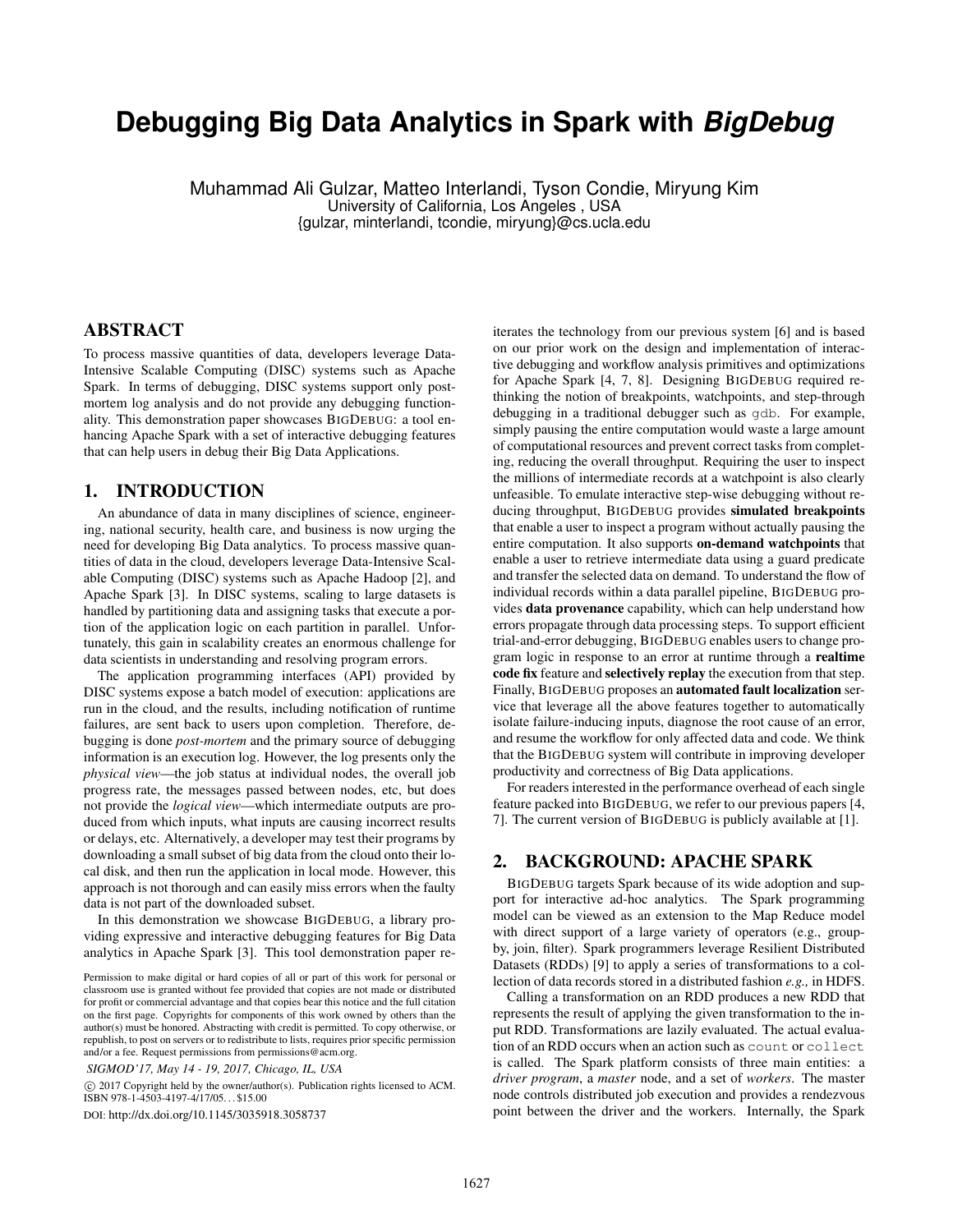

Figure 1: BIGDEBUG extends Spark's user interface to provide runtime debugging features

master translates a series of RDD transformations into a Directed Acyclic Graph (DAG) of *stages*, where each stage contains some sub-series of transformations, until a *shuffle step* is required (*i.e.,* data must be re-partitioned). The Spark scheduler is responsible for executing each stage in topological order, with *tasks* that perform the work of a stage on input partitions. Each stage is fully executed before downstream dependent stages are scheduled. The final output stage evaluates the action that triggered the execution. The action result values are collected from each task and returned (via the master) to the driver program.

# 3. DEMONSTRATION SCENARIO

```
val log = "s3n://xcr:wJY@ws/logs/enroll.log"
2 val text_file = spark.textFile(log)
3 val avg = text_file
4 .map(line = > (line.split()[2],
           line.split()[3].toInt))
5 .groupByKey()
       .map(v \implies (v \cdot 1, average(v \cdot 2)))
       .collect()
```
#### Figure 2: College student data analysis program in Scala

In this section we will walk through the demonstration of BIGDEBUG with the help of Alice, an imaginary Spark user. Suppose Alice wants to process all US college student data. Because of the dataset massive size, she cannot store and analyze the data in a single machine. Suppose that she intends to compute the average age of all college students in each year (freshman, sophomore, junior, and senior) using the program of Figure 2.  $\begin{vmatrix} 1 & \text{Timothy} \\ \text{Is the} \end{vmatrix}$ format of a sample input record.

She starts by loading the US college student data from an Amazon S3 storage into the cluster (line 2). She the parses the data into appropriate key-value date types, where a key is the status category for a student and the value is the age of that student (line 4). Records are then grouped with respect to the key, and the average for each category is computed (lines 5 and 6). Finally, at line 7 she executes the job and requests the result to be sent to the driver.

#### *Simulated Breakpoint and Guarded Watchpoint*

To maximize the throughput in a big data debugging session, BIGDEBUG provides simulated breakpoints that enable a user to inspect a program state in a remote executor node without actually pausing the entire computation. When such breakpoint is in place, a program state is regenerated, on-demand, from the last materialization point, while the original process is still running in the background. The last materialization point refers to the last stage boundary before the simulated breakpoint. These materialization points are determined beforehand by Spark's scheduler.

To reduce developer burden in inspecting a large amount of intermediate records at a particular breakpoint within the workflow, BIGDEBUG's on-demand guarded watchpoints retrieve intermediate data matching a user-defined predicate and transfer the selected data on demand. Furthermore, BIGDEBUG enables the user to update the guard predicate at runtime, while the job is still running. This dynamic guard update feature is useful when the user is not familiar with the data initially, and she wants to gradually narrow down the scope of the intermediate records to be inspected.

For example, suppose that Alice wants to inspect the program state at line 3. She can insert a simulated breakpoint using BIGDEBUG's API i.e., simulatedBreakpoint  $(r \Rightarrow$ !COLLEGEYEAR.contains(r.split()[2])) with the guard predicate indicating that the second field is not one of the pre-defined college years. The benefit of this breakpoint combined with the guarded watchpoint is twofold. First, Alice can now inspect intermediate program results distributed across multiple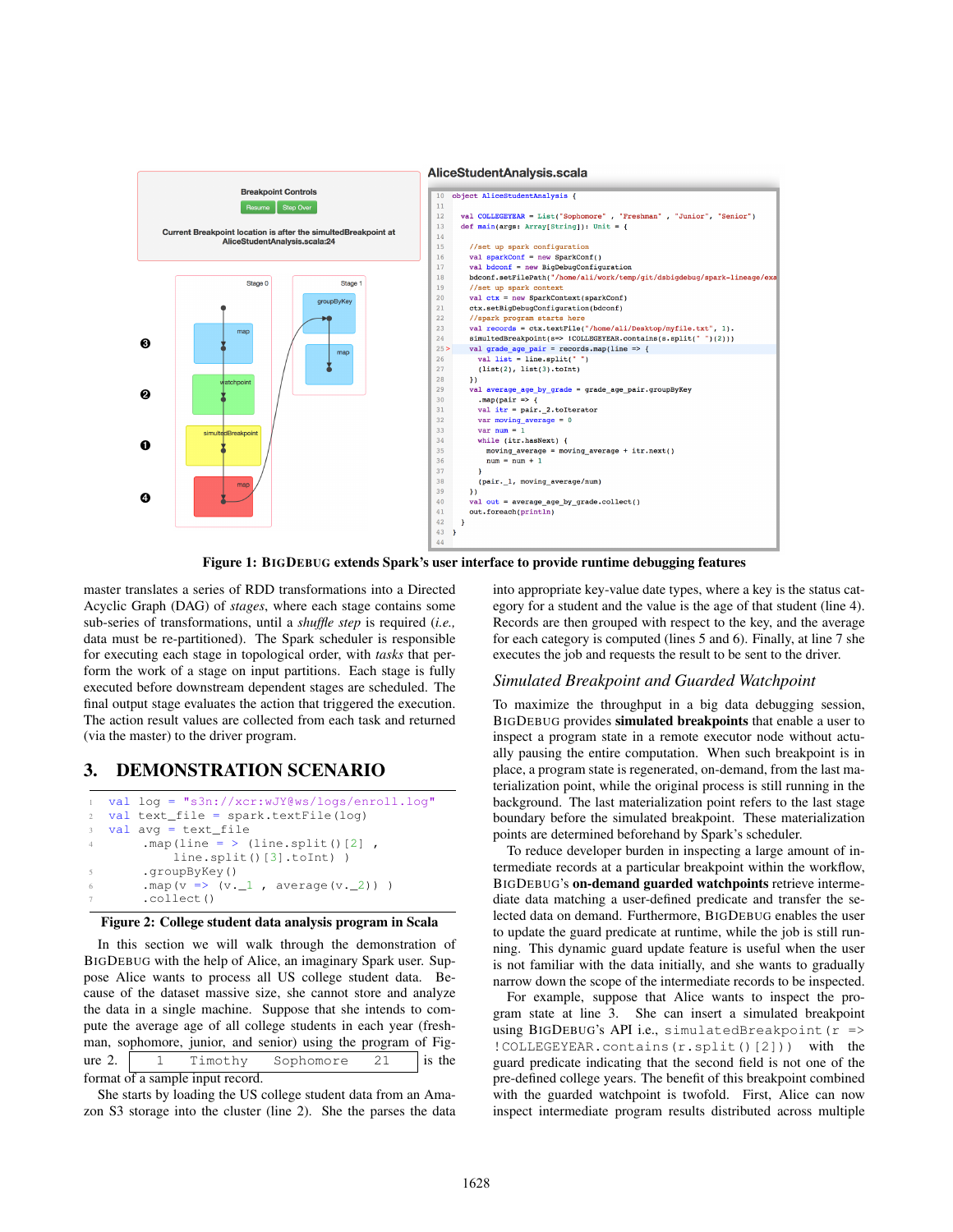nodes on the cloud, which is impossible in the original Spark. Second, she can also inspect records matching the guard predicate only, which tremendously reduces the inspection overhead.

While the Spark program instrumented with breakpoints is running on the cluster, Alice can use a web-based debugger interface by connecting to a configured port. Using this interface, she can view the DAG of the data flow program. On the left hand side of Figure 1, the yellow node  $(\bullet)$  in the DAG represents a breakpoint. Alice can use the code editor window on the right hand side to see the Spark program in execution. Statements with a breakpoint are tagged using a red arrow.

#### *Realtime Code Fix*

After inspecting a program state at a breakpoint, if a user decides to patch code appearing later in the pipeline, she can use the realtime code fix feature to repair code on the fly. In this case, the original job is canceled and a new job is created from the last materialization point before the breakpoint. This approach avoids restarting the entire job from scratch. For example, in Figure 1, since a simulated breakpoint is in place  $(\bullet)$ , BIGDEBUG records the last materialization point before the breakpoint, in this case, after textFile. While the job is still executing, Alice can inspect the internal program state at the breakpoint. She can click on the green node  $(②)$  on the DAG, which redirects her to a new web page, where intermediate records are displayed. When she requests to view the internal program state, the captured records from the guarded watchpoint are transferred to the driver node and displayed as shown in Figure 3. Upon viewing the intermediate records at the breakpoint, Alice discovers that some records use number 2 instead of Sophomore to indicate the status year:



#### Figure 3: A user can edit the guard predicate using an editor.

From this outlier record, Alice immediately learns that her program should handle records with a status year written in numbers. To apply realtime code fix, Alice can click on the corresponding transformation (➌) marked in blue in the DAG. She can then insert a new user-defined function to replace the old one using the related code editor provided by the BIGDEBUG UI. The code fix can now handle status year both in number and string formats. When Alice presses a submit button, BIGDEBUG compiles and redistributes the new function to each worker node and restarts the job from the latest materialization point. When the job finishes its execution, the final result after the fix is shown to Alice. In addition to a realtime code fix feature, Alice can use *resume* and *step over* commands. These control commands are available in BIGDEBUG's UI.

#### *Crash Culprit Remediation*

In normal Spark, a runtime exception terminates the whole job, throwing away hours of computation while giving no information of the root cause of the error. When a Spark program fails with a runtime exception on the cluster, BIGDEBUG reports a crash culprit record in the intermediate stage but also identifies a crashinducing input(s) in the original input data. While waiting for



#### Figure 4: Options provided by the crash remediation UI

a user intervention, BIGDEBUG runs pending tasks continuously to utilize idle resources in order to achieve high throughput. If a crash occurs, the original job keeps on running, while the user is notified of the fine-grained details of the crash. Once the crash culprit is reported to the user, the user can choose among three **crash** remediation options. First, a user can choose to skip the crash inducing record. The final output, in this case, will not reflect the skipped records. Second, a user can modify crash culprit records in realtime, so that the modified record can be injected back into the pipeline. Third, a user can repair code. The whole process of modifying crash culprits is optimized through lazy remediation. While the user takes time to resolve crash culprits, BIGDEBUG continues processing the rest of the records, while also reporting any additional crashing record. More details about crash remediation methods are discussed elsewhere [4].

Suppose that, after several hours of computation, a runtime exception occurs during the data processing. BIGDEBUG alerts Alice on the intermediate record responsible for the crash. These alerts turn the corresponding transformation node of the DAG to be red (➍ in our example workflow of Figure 1) and highlight the corresponding code line in the main editor window to be red as well. When Alice clicks on the red node ( $\odot$ ) in the DAG, she is redirected to the crash culprit page of Figure 4. This page contains the following crash culprit record: 1221 Matthew 4 24yr

While Alice is informed of the crash culprit record, BIGDEBUG continues executing the rest of the records and waits for the crash resolution from Alice. Alice may skip or modify the crash inducing intermediate record directly. Figure 4 shows the options provided on the UI to perform these remediation operations on the crash-inducing records. Alice skips the crashing record by pressing the *skip* button on the crash culprit UI. BIGDEBUG also allows the batch repair of modifying all crash-inducing records at once using a user-defined repair script.

### *Forward and Backward Tracing*

BIGDEBUG supports fine-grained tracing of individual records by invoking a data provenance query on the fly. The *data provenance* problem refers to identifying the origin of final (or intermediate) output. Data provenance support for DISC systems is challenging, because operators such as aggregation, join, and group-by create many-to-one or many-to-many mappings for inputs and outputs and these mappings are physically distributed across different worker nodes. BIGDEBUG uses data provenance capability implemented through an extension of Spark's RDD abstraction [7]. Finegrained tracing allows users to reason about the faults in the program output or intermediate results, and explain why a certain problem has occurred. Using backward tracing, a crash culprit record can be traced back to the original inputs responsible for the crash record. Forward tracing allows user to find the output records affected by a selected input.

For example, during crash remediation, Alice can invoke forward and backward tracing features at runtime to find the original input records responsible for the crash. On the crash culprit UI, Alice can invoke the backward tracing query by pressing the *trace to input* button. BIGDEBUG performs backward tracing in a new